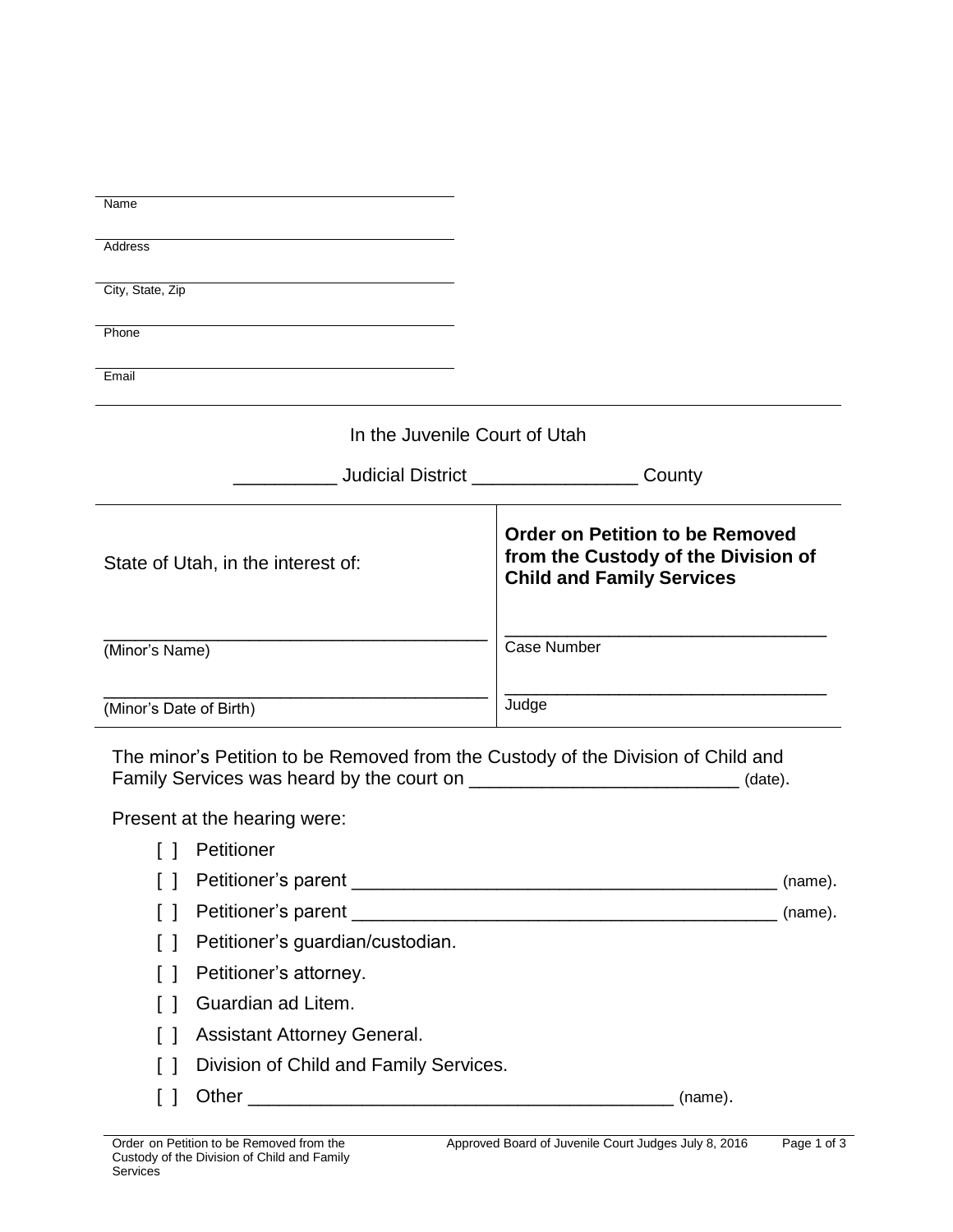The court received evidence and opinions from the participants and received input from the Division of Child and Family Services, the minor's guardian ad litem, and the Office of the Attorney General regarding whether the minor poses an imminent threat to self or others.

## **The Court Finds That:**

- (1) Petitioner is between the ages of 18 and 21.
- (2) Petitioner is in the custody of the Division of Child and Family Services because of abuse, neglect or dependency.
- (3) Petitioner wants to be removed from the jurisdiction of the juvenile court and from the custody of the Division of Child and Family Services.
- (4) [ ] The parental rights of petitioner's

| [ ] father       | (name) |
|------------------|--------|
| [ ] mother       | (name) |
| [ ] father       | (name) |
| mother<br>$\Box$ | (name) |

have been terminated.

- (5) [ ] Petitioner's parent's / parents' rights have not been terminated.
- (6) [ ] Petitioner has a court-appointed guardian:

\_\_\_\_\_\_\_\_\_\_\_\_\_\_\_\_\_\_\_\_\_\_\_\_\_\_\_\_\_\_\_\_\_\_\_\_\_\_\_\_\_\_\_\_\_\_\_\_\_\_\_ (guardian's name).

- (7) Petitioner's parent / parents or guardian agree that petitioner should be removed from the custody of the Division of Child and Family Services.
- (8) [ ] Petitioner does not pose an imminent threat to self or others.

OR

[ ] Petitioner poses an imminent threat to self or others.

Having considered the documents filed with the court, the evidence and the arguments, and now being fully informed,

## **The Court Orders That:**

The Petition is: